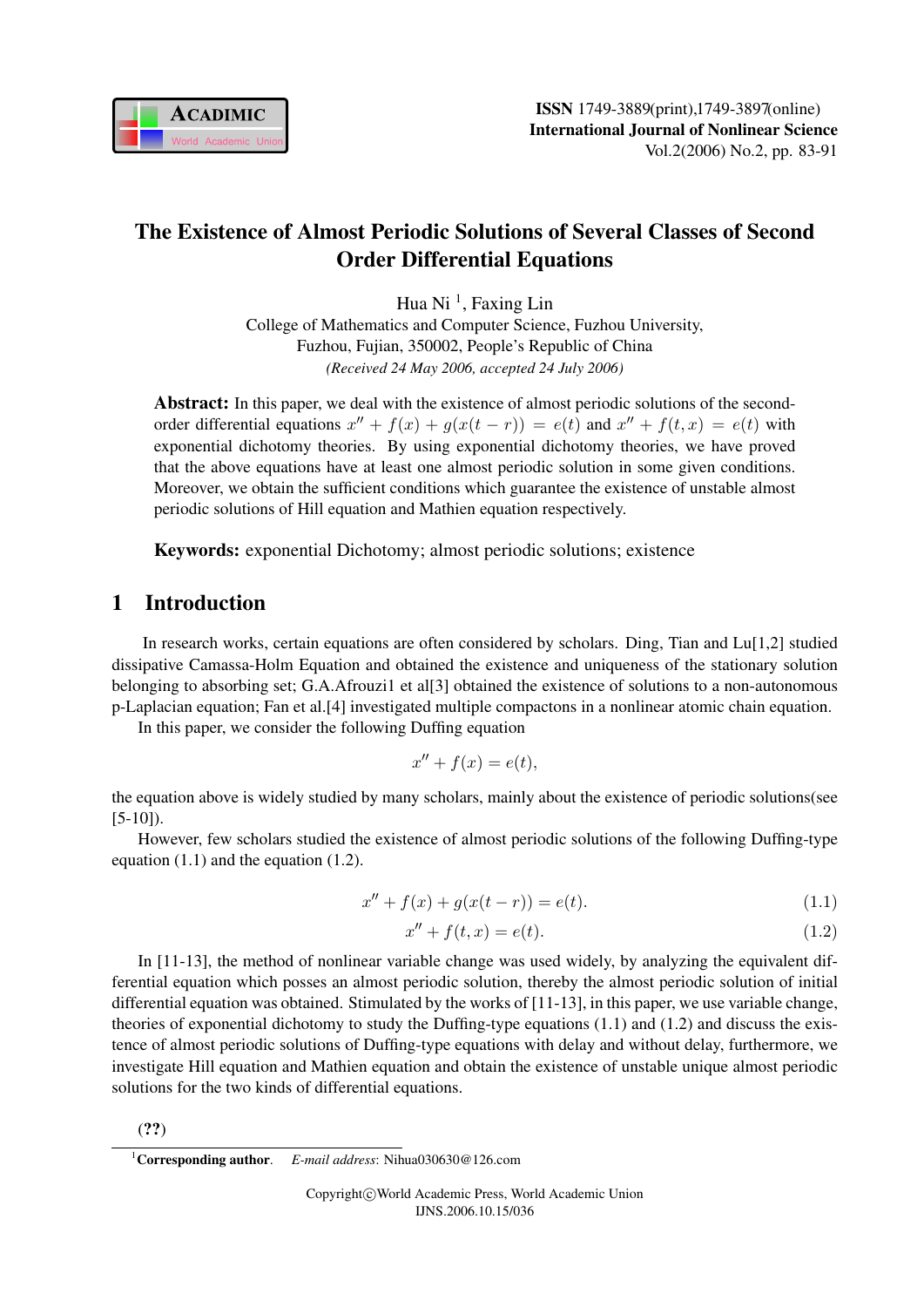#### 2 Preliminary definition and lemmas

Definition 2.1([14],P72) Consider the linear differential equation

$$
x' = A(t)x,\tag{2.1}
$$

where the coefficient matrix  $A(t)$  is continuous on an interval J. The equation (2.1) is said to be kinematically similar to another equation(denote by  $A(t) \cong B(t)$ )

$$
y' = B(t)y,\tag{2.2}
$$

if there exists a continuously differentiable invertible matrix  $S(t)$  which satisfies the differential equation

$$
S'(t) = A(t)S(t) - S(t)B(t),
$$
\n(2.3)

and which is bounded, together with its inverse, on J. The change of variables  $x = S(t)y$  then transforms (2.1) into (2.2).

**Lemma 2.1**([11],P72) If linear system (2.1) posses an exponential dichotomy with projection P, and  $A(t)$  ≅  $B(t)$ , then linear system (2.2) also posses an exponential dichotomy with projection  $Q$ , and the projection  $Q$  has the same nullspace as the projection  $P$ .

Lemma 2.2 Consider the following system

$$
x' = A(t, x)x + f(t).
$$
 (2.4)

where  $A \in C(R \times R^n, R^n)$  is an  $n \times n$  continuous almost periodic matrix function in t uniformly with respect to  $x \in R^n$ , and  $f(t) \in C(R, R^n)$  is an almost periodic vector function in t. If for any bounded continuous function  $\varphi(t)$  such that the system

$$
x' = A(t, \varphi(t))x\tag{2.5}
$$

has an exponential dichotomy, namely, the fundamental matrix  $X_{\varphi}(t)$  of the system (2.5) satisfies

$$
||X_{\varphi}(t)PX_{\varphi}^{-1}(s)|| \leq \beta \exp(-\alpha(t-s)), (t \geq s)
$$
  

$$
||X_{\varphi}(t)(I - P)X_{\varphi}^{-1}(s)|| \leq \beta \exp(-\alpha(s-t)), (t \leq s)
$$

where P is a projection,  $\beta$  and  $\alpha$  are positive constants, then there exists an almost periodic solution of the equation (2.4).

**Proof** Let  $B = \{g(t) | g$  is any continuous almost periodic function}, the norm is defined as  $||g|| =$  $\sup_{t\in\mathbb{R}}||g(t)||$ , so  $(B, \|\cdot\|)$  is a Banach space. Note that  $g(t)$  is a continuous almost periodic function, thus  $g(t)$  is bounded, and also  $f(t)$  is almost periodic. One can select a positive constant  $R_0$  such that  $\sup_{t\in R}||g(t)|| \leq R_0$  and  $\frac{1}{R_0}||f(t)|| \leq \frac{\alpha}{2\beta}$ . Constructing a compact subset of B as follows:

$$
B_0 = \{g(t)|g \in B, ||g|| \le R_0\},\
$$

for any  $\varphi(t) \in B_0$ , consider the nonhomogeneous system as follows:

$$
x' = A(t, \varphi(t))x + f(t). \tag{2.6}
$$

Since  $\varphi(t) \in B_0$ , and  $\varphi(t)$  is bounded, according to the condition of Lemma 2.1, the linear system

$$
x' = A(t, \varphi(t))x\tag{2.7}
$$

has an exponential dichotomy. Since  $\varphi(t)$  is almost periodic, and  $A(t, x)$  is almost periodic in t uniformly with respect to x,  $A(t, \varphi(t))$  is almost periodic. Thus the system (2.6) is an almost periodic system. From Coppel [14,Proposition 8.3], there exists an almost periodic solution of the equation (2.6) as follows:

$$
x_{\varphi}(t) = \int_{-\infty}^{t} X_{\varphi}(t) P X_{\varphi}^{-1}(s) f(s) ds - \int_{t}^{+\infty} X_{\varphi}(t) (I - P) X_{\varphi}^{-1}(s) f(s) ds.
$$
 (2.8)

*IJNS email for contribution:* editor@nonlinearscience.org.uk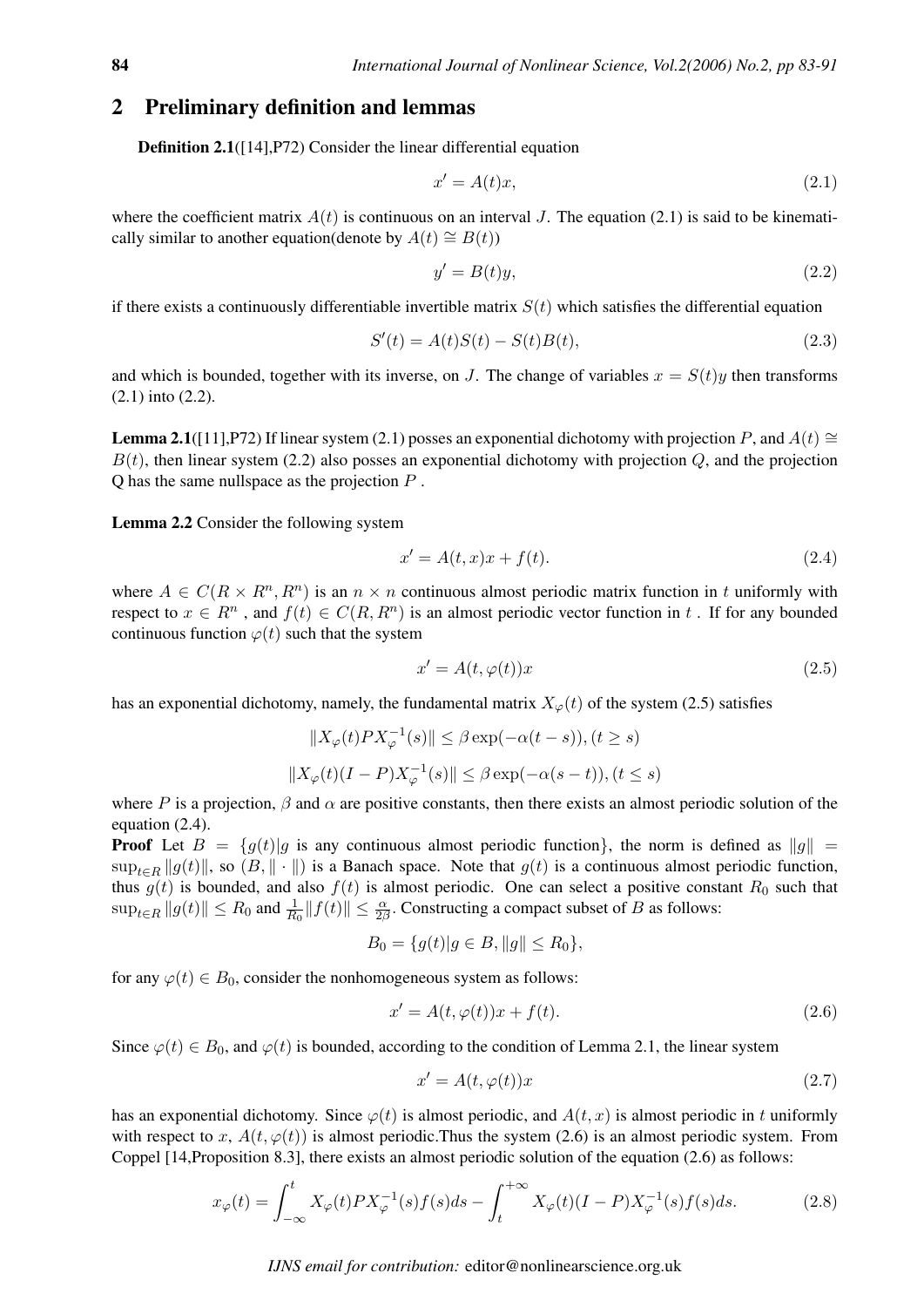Note that

$$
\begin{array}{rcl}\n\|x_{\varphi}(t)\| & = & \|\int_{-\infty}^{t} X_{\varphi}(t)PX_{\varphi}^{-1}(s)f(s)ds - \int_{t}^{+\infty} X_{\varphi}(t)(I-P)X_{\varphi}^{-1}(s)f(s)ds\| \\
& \leq & (\int_{-\infty}^{t} \|X_{\varphi}(t)PX_{\varphi}^{-1}(s)\|ds + \int_{t}^{+\infty} \|X_{\varphi}(t)(I-P)X_{\varphi}^{-1}(s)\|ds) \sup_{t \in R} \|f(t)\| \\
& \leq & (\int_{-\infty}^{t} \beta e^{-\alpha(t-s)}ds + \int_{t}^{+\infty} \beta e^{-\alpha(s-t)}ds) \sup_{t \in R} \|f(t)\| \\
& = & \frac{2\beta}{\alpha} \|f\| \\
& \leq & R_0\n\end{array}
$$

This means that  $x_{\varphi}(t) \in B_0$ . Now define mapping  $T : B_0 \to B_0, T_{\varphi} = x_{\varphi}$ . Suppose that the sequence  $\{\varphi_n(t)\}\subseteq B_0, \|T_{\varphi_n}(t)\| \le R_0, T_{\varphi_n}(t) = x_{\varphi_n}(t)$  $(n = 1, 2, \cdots)$  satisfy

$$
\frac{dx_{\varphi_n}(t)}{dt} = A(t, \varphi_n(t))x_{\varphi_n}(t) + f(t),
$$
\n(2.9)

it follows

$$
\|\frac{dx_{\varphi_n}(t)}{dt}\| \le (M + \frac{\alpha}{2\beta})R_0,\tag{2.10}
$$

where  $M = \sup_{t \in R, ||\varphi_n(t)|| \le R_0} ||A(t, \varphi_n(t))||$ . This means that  $\left|| \frac{dx_{\varphi_n}(t)}{dt} \right||$  is bounded uniformly, thus  $\{x_{\varphi_n}(t)\}$ is bounded uniformly and equicontinuous. From Ascoli's Theorem, there exists a subsequence  $\{x_{\varphi_{n_k}}(t)\}$ of  $\{x_{\varphi_n}(t)\}\$  such that the subsequence  $\{x_{\varphi_{n_k}}(t)\}\$  converges uniformly in any compact set of R. Noticing that  $x_{\varphi_{n_k}}(t) = T_{\varphi_{n_k}}(t)$ , therefore, the sequence  $\{T_{\varphi_{n_k}}(t)\}\$  is also convergent uniformly on R.

Next we shall prove that T is a continuous mapping. Suppose that the sequence  $\{\varphi_n(t)\} \subseteq B_0$ , and  $\varphi_n(t) \to \varphi(t)$ , then  $X_{\varphi_n}(t) \to X_{\varphi}(t)$  converges uniformly on any compact set of R, where  $X_{\varphi_n}(t)$  is the fundamental matrix of the following linear system

$$
x'(t) = A(t, \varphi_n(t))x(t).
$$
\n(2.11)

Since the fundamental matrix  $X_{\varphi_n}(t)$  satisfies the exponential dichotomy, thus, the following infinity integrals  $rt$ 

$$
\int_{-\infty}^t X_{\varphi_n}(t) P X_{\varphi_n}^{-1}(s) f(s) ds
$$

and

$$
-\int_{t}^{+\infty} X_{\varphi_n}(t)(I-P)X_{\varphi_n}^{-1}(s)f(s)ds
$$

are convergent uniformly in  $n$ . From Coppel[14,Proposition 5.1] and

$$
x_{\varphi_n}(t) = \int_{-\infty}^t X_{\varphi_n}(t) P X_{\varphi_n}^{-1}(s) f(s) ds - \int_t^{+\infty} X_{\varphi_n}(t) (I - P) X_{\varphi_n}^{-1}(s) f(s) ds, \tag{2.12}
$$

we know that  $x_{\varphi_n}(t)$  converges uniformly to  $x_{\varphi}(t)$ , namely,  $T_{\varphi_n} \to T_{\varphi}$ , Therefore, T is a continuous mapping. By Schauder's fixed point theorem, there exists a fixed point of  $T$ , which implies that there exists a  $\varphi \in B_0$  such that  $T_{\varphi} = \varphi$ , that is to say, there exists an almost periodic solution of the equation (2.4).

**Lemma 2.3**([11]): If the coefficient matrix  $A(t)$  of the system (2.1) is real and satisfied row dominance or column dominance of the following conditions (I)

$$
a_{ii}(t) + \sum_{j \neq i} |a_{ij}(t)| \leq -\delta < 0, i = 1, 2, \cdots, k,
$$
\n
$$
a_{ii}(t) - \sum_{j \neq i} |a_{ij}(t)| \geq \delta > 0, i = k + 1, k + 2, \cdots, n
$$

*IJNS homepage:*http://www.nonlinearscience.org.uk/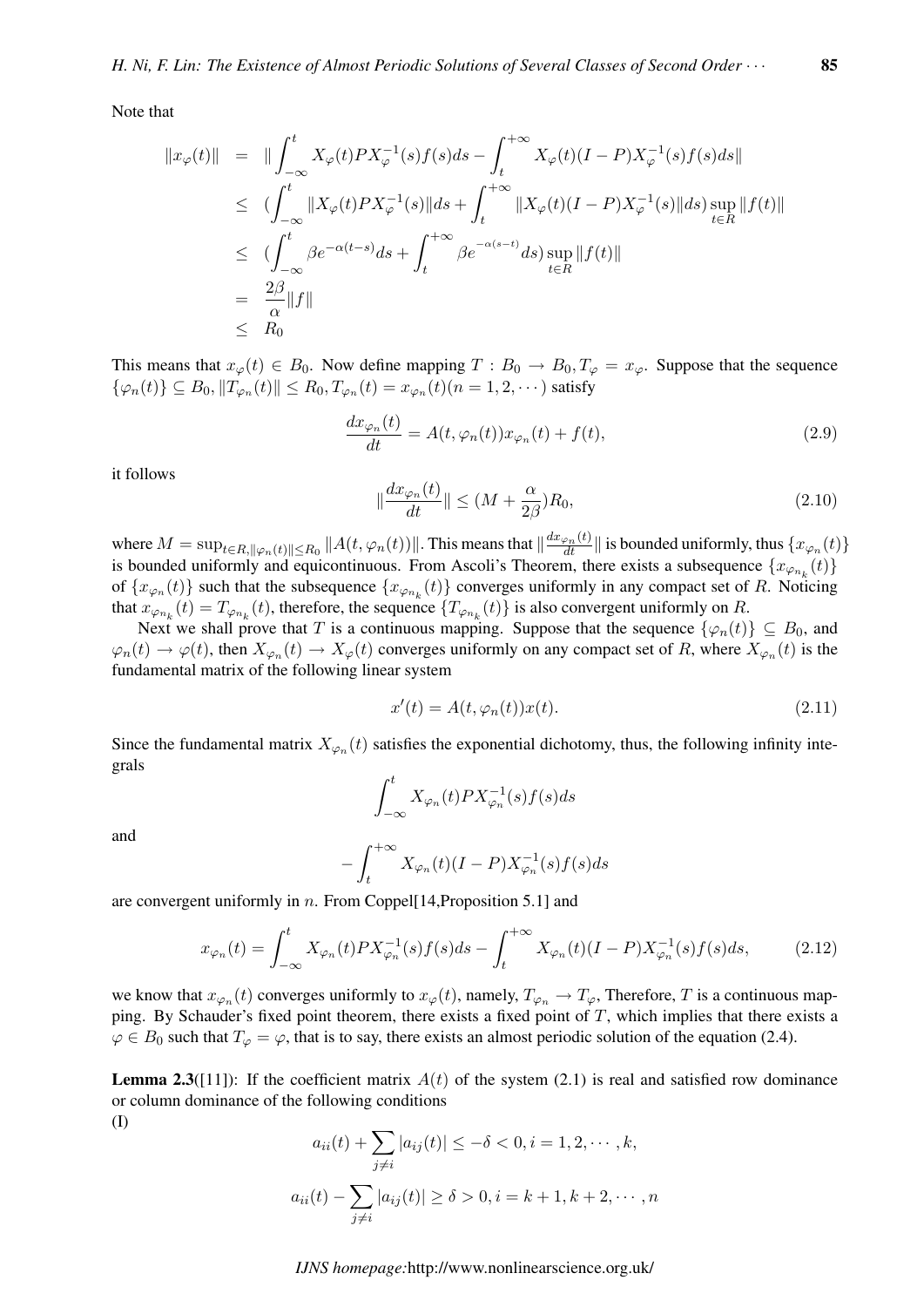(II)

$$
a_{jj}(t) + \sum_{i \neq j} |a_{ij}(t)| \le -\delta < 0, j = 1, 2, \dots, k,
$$
  

$$
a_{jj}(t) - \sum_{i \neq j} |a_{ij}(t)| \ge \delta > 0, j = k + 1, k + 2, \dots, n,
$$

then the system (2.1) has an exponential dichotomy with projection  $P =$  $I_k$  0  $\begin{pmatrix} I_k & 0 \\ 0 & 0 \end{pmatrix}$ , dichotomy constants  $(\delta, 1)$ .

**Lemma 2.4** If the conditions of Lemma 2.3 hold, and  $k < n$ , then the zero solution of the system (2.1) is unstable.

**Proof** Suppose  $X(t)$  is a fundamental matrix solution of the system (2.1) which satisfies  $X(0) = I$ ,  $x(t)$  is the non-trivial solution of the system (2.1) with initial value  $(0, \xi)$ (where  $\xi$  is an arbitrary nonzero constant vector which at least one value from one to k dimensional subspace isn't identically 0, and at least one value from  $k + 1$  to *n* dimensional subspace is not identically 0). From the condition, by Lemma 2.3, we know the system (2.1) has an exponential dichotomy with projection  $P = \begin{pmatrix} I_k & 0 \\ 0 & 0 \end{pmatrix}$ ondition, by Lemma 2.5, we know<br> $\begin{pmatrix} I_k & 0 \\ 0 & 0 \end{pmatrix}$ , where  $k < n$ , dichotomy constants  $(\delta, 1)$ , hence we have:

$$
||X(t)PX^{-1}(s)|| \le e^{-\delta(t-s)}, (t \ge s)
$$
\n(2.13)

$$
||X(t)(I - P)X^{-1}(s)|| \le e^{-\delta(s-t)}, (s \ge t)
$$
\n(2.14)

multiplying both sides of the inequality (2.13) by  $||X(s)P\xi||$  gets

 $||X(t)PX^{-1}(s)X(s)P\xi|| \le ||X(s)P\xi||e^{-\delta(t-s)}, (t \ge s)$ 

that is

$$
||X(t)P^{2}\xi|| \leq ||X(s)P\xi||e^{-\delta(t-s)}, (t \geq s)
$$

since  $P^2 = P$ , we have

$$
||X(t)P\xi|| \le ||X(s)P\xi||e^{-\delta(t-s)}, (t \ge s)
$$
\n(2.15)

Let  $s = 0$ , and that  $X(0) = I$ , it follows

$$
||X(t)P\xi|| \le ||P\xi||e^{-\delta t}, (t \ge 0)
$$
\n(2.16)

Note that  $P\xi \neq 0$ , from (2.15) and (2.16), we know, in k dimensional subspace,  $||X(t)P\xi||$  is a strictly descending function , as  $t \to +\infty$ ,  $||X(t)P\xi|| \to 0$ .

Multiplying both sides of the the inequality (2.14) by  $||X(s)(I - P)\xi||$  gets

$$
||X(t)(I - P)X^{-1}(s)X(s)(I - P)\xi|| \le ||X(s)(I - P)\xi||e^{-\delta(s-t)}, (s \ge t)
$$

that is

$$
||X(t)(I - P)^{2}\xi|| \le ||X(s)(I - P)\xi||e^{-\delta(s-t)}, (s \ge t)
$$

since  $(I - P)^2 = I - P$ , we have

$$
||X(t)(I - P)\xi|| \le ||X(s)(I - P)\xi||e^{-\delta(s - t)}, (s \ge t)
$$
\n(2.17)

Let  $t = 0$ , and note that  $X(0) = I$ , then we have

$$
||(I - P)\xi|| \le ||X(s)(I - P)\xi||e^{-\delta s}, (s \ge 0)
$$

*IJNS email for contribution:* editor@nonlinearscience.org.uk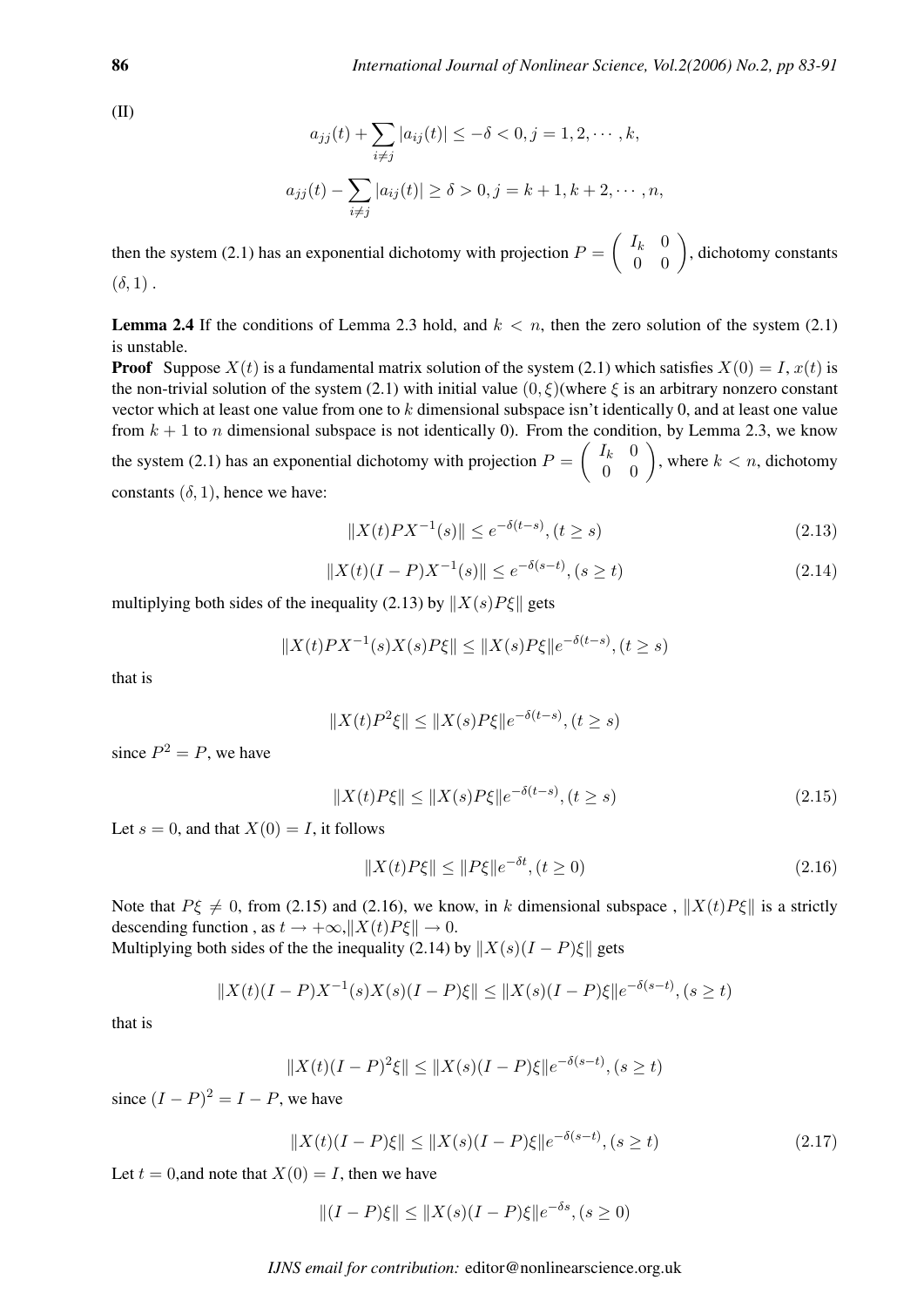thus

$$
||X(s)(I - P)\xi|| \ge ||(I - P)\xi||e^{\delta s} (s \ge 0)
$$
\n(2.18)

Since  $P \neq I$ ,  $\xi \neq 0$ ,  $(I - P)\xi \neq 0$ , from (2.17) and (2.18), we know, in  $n - k$  dimensional subspace,  $||X(t)(I - P)\xi||$  is a strictly increasing function, as  $t \to +\infty$ ,  $||X(t)(I - P)\xi|| \to +\infty$ .

Hence in *n* dimensional space, the solution of system  $(2.1)$  holds as follows:

 $x(t) = X(t)\xi = X(t)P\xi + X(t)(I - P)\xi,$ 

so we have

$$
||x(t)|| = ||X(t)\xi|| = ||X(t)P\xi + X(t)(I - P)\xi|| \ge ||X(t)(I - P)\xi|| - ||X(t)P\xi||,
$$
\n(2.19)

from (2.16),(2.18),(2.19), as  $t \to +\infty$ ,  $||x(t)|| \to +\infty$ . Hence the zero solution of system (2.1) is unstable.

Lemma 2.5 Consider the following equation

$$
x'(t) = A(t)x(t) + f(t),
$$
\n(2.20)

where  $A(t)$  is a continuous matrix function, and  $f(t)$  is a continuous vector function. If the zero solution of the homogeneous equation of the system  $(2.20)$  is unstable, then every solution of the system  $(2.20)$  is unstable.

#### 3 The existence of almost periodic solutions of Duffing equations

In this section, we discuss Duffing equations, and obtain two Theorems which guarantee the existence of almost periodic solutions for the equation (1.1) and (1.2) respectively.

**Theorem 3.1** Consider the equation (1.1). r is a positive real-valued constant.  $g(\phi) \in C(R, R)$  is a continuous function in  $\phi$ .  $f(x) \in C(R, R)$  is a differentiable function in x.  $e(t) \in C(R, R)$  is an almost periodic function in t. If the following conditions hold:  $(1)f(0) \equiv 0$ ;  $(2) - \infty < \inf_{x \in R} f'(x) \le \sup_{x \in R} f'(x) < 0$ ;  $(3) - \infty < \inf_{\phi \in R} g(\phi) \le \sup_{\phi \in R} g(\phi) < +\infty$ , then there exists an almost periodic solution of the equation (1.1).

**Proof** Take a change of variables as follows:

$$
\begin{cases}\n u = x, \\
 v = \lambda(x' - bx),\n\end{cases}
$$

where  $\lambda$ , b are constants to be determined later. Then the equation (1.1) is changed to the following form:

$$
\begin{cases}\n\dot{u} = bu + \frac{1}{\lambda}v, \\
\dot{v} = (-\lambda K(u) - \lambda b^2)u - bv + \lambda e(t) - g(u(t-r)),\n\end{cases}
$$
\n(3.1)

where

$$
K(u) = \begin{cases} u^{-1}f(u), u \neq 0, \\ f'(0), u = 0. \end{cases}
$$

Let

$$
A(u) = \begin{pmatrix} b & \frac{1}{\lambda} \\ -\lambda K(u) - \lambda b^2 & -b \end{pmatrix},
$$

and

$$
h(t, u(t-r)) = \begin{pmatrix} 0 \\ \lambda e(t) - g(u(t-r)) \end{pmatrix},
$$

then the equation  $(3.1)$  can be rewritten as follows:

$$
\begin{pmatrix} \dot{u} \\ \dot{v} \end{pmatrix} = A(u) \begin{pmatrix} u \\ v \end{pmatrix} + h(t, u(t-r)). \tag{3.2}
$$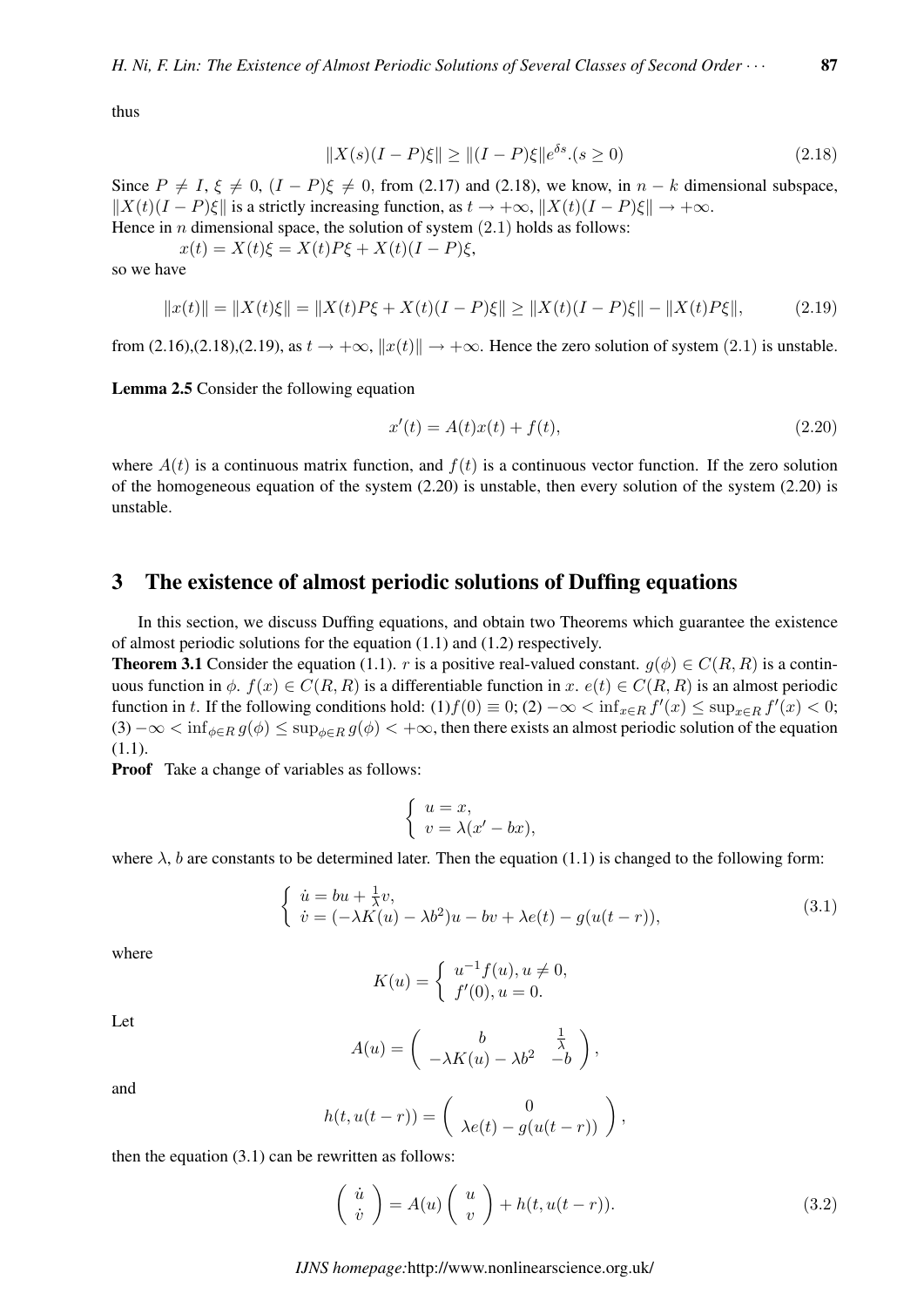Let  $c_1 = \inf_{x \in R} f'(x)$ , and  $c_2 = \sup_{x \in R} f'(x)$ , obviously  $c_1 \le c_2$ . Assume that  $b < 0$ . If there is a  $\delta > 0$  such that

$$
\begin{cases} b + |\lambda||K(u) + b^2| \le -\delta, \\ -b - |\frac{1}{\lambda}| \ge \delta. \end{cases}
$$
\n(3.3)

Let  $\delta < -b$  and  $|\lambda| = -\frac{1}{b+1}$  $\frac{1}{b+\delta}$ , then the equation (3.3) is equivalent to

$$
\begin{cases} 0 < \delta < -b, b < 0, \\ -2b^2 - \delta^2 - 2b\delta \le K(u) \le \delta^2 + 2b\delta. \end{cases}
$$
 (3.4)

Since  $c_2$  < 0, obviously  $c_1$  < 0, let  $b = -\delta$  – √  $\frac{1}{\epsilon}$  $\frac{c_1}{2}$ , then  $b + \delta$  < 0,  $\delta$  < -b and  $2b^2 + c_1$  =  $2\delta^2 + 2\sqrt{2}\delta\sqrt{-c_1} > 0.$ √

Note that when  $c_2 < 0$ ,  $2b^2 + c_1 > 0$ , there must be a smaller constant  $\delta > 0$  such that

$$
-2b^2 - \delta^2 - 2b\delta \le c_1 \le K(u) \le \delta^2 + 2b\delta.
$$

So the inequalities (3.4) hold. By Lemma 2.3, we know

$$
\left(\begin{array}{c}\dot{u}\\ \dot{v}\end{array}\right)=A(u)\left(\begin{array}{c}u\\ v\end{array}\right)
$$

has an exponential dichotomy. Notice that  $g(u(t - r))$  is a bounded function, and  $e(t)$  is an almost periodic function, so  $e(t)$  is bounded.  $\lambda$  is also a bounded constant, therefore, we know,  $\sup_{(t,u,v)\in R^3} |h(t,u,v)|$  < +∞. For any bounded function  $\varphi(t)$ , there is an exponential dichotomy of the following system:

$$
\left(\begin{array}{c}\dot{u}\\ \dot{v}\end{array}\right)=A(\varphi(t))\left(\begin{array}{c}u\\ v\end{array}\right).
$$

Since  $h(t, u, v)$  is bounded and almost periodic in t, from the Lemma 1 of [13], there is an almost periodic solution of system (3.2). This means that there is an almost periodic solution of the equation (1.1).

**Theorem 3.2** Consider the equation (1.2),  $f(t, x) \in C(R \times R, R)$  is continuous almost periodic function in t and differentiable with respect to  $x \in R$ ,  $e(t) \in C(R, R)$  is an almost periodic function. If the following conditions hold: (1)  $f(t, 0) \equiv 0$  for every  $t \in R$ , (2)  $-\infty < \inf_{(t,x)\in(R\times R)} f'_x(t,x) \le$  $\sup_{(t,x)\in(R\times R)} f'_x(t,x) < 0$ , then there exists an almost periodic solution of the equation (1.2). Proof Take a change of variables as follows:

$$
\begin{cases}\n u = x, \\
 v = \lambda(x' - bx),\n\end{cases}
$$
\n(3.5)

where  $\lambda$ , b are constants to be determined late. Then the equation (1.2) is changed to the following form:

$$
\begin{cases}\n\dot{u} = bu + \frac{1}{\lambda}v, \\
\dot{v} = (-\lambda K(t, u) - \lambda b^2)u - bv + \lambda e(t),\n\end{cases}
$$
\n(3.6)

,

where

$$
K(t, u) = \begin{cases} u^{-1}f(t, u), u \neq 0, \\ f'_u(t, 0), u = 0. \end{cases}
$$

Let

$$
A(t, u) = \begin{pmatrix} b & \frac{1}{\lambda} \\ -\lambda K(t, u) - \lambda b^2 & -b \end{pmatrix}
$$

and

$$
h(t) = \begin{pmatrix} 0 \\ \lambda e(t) \end{pmatrix},
$$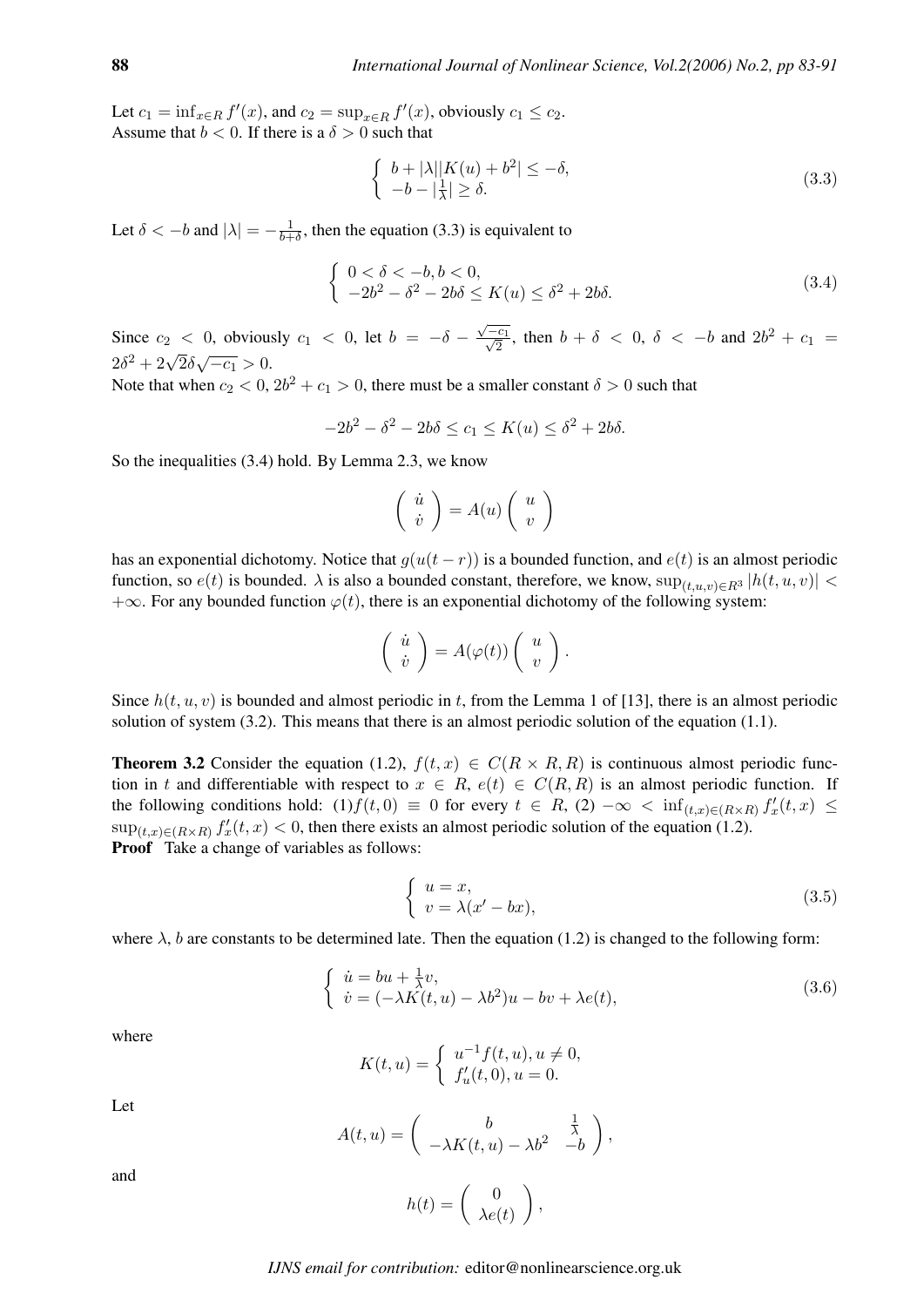then the equation (3.6) can be rewritten as follows:

$$
\begin{pmatrix} \dot{u} \\ \dot{v} \end{pmatrix} = A(t, u) \begin{pmatrix} u \\ v \end{pmatrix} + h(t). \tag{3.7}
$$

Let  $c_1 = \inf_{(t,x) \in (R \times R)} f'(t, x), c_2 = \sup_{(t,x) \in (R \times R)} f'(t, x)$ , obviously  $c_1 \le c_2$ . Assume that  $b < 0$ , if there is a  $\delta > 0$  such that

$$
\begin{cases} b+|\lambda||K(t,u)+b^2| \leq -\delta, \\ -b-|\frac{1}{\lambda}| \geq \delta. \end{cases}
$$
\n(3.8)

Let  $\delta < -b$  and  $|\lambda| = -\frac{1}{b+1}$  $\frac{1}{b+\delta}$ , then the inequalities (3.8) are equivalent to

$$
\begin{cases} 0 < \delta < -b, b < 0, \\ -2b^2 - \delta^2 - 2b\delta \le K(t, u) \le \delta^2 + 2b\delta. \end{cases}
$$
 (3.9)

Since  $c_2$  < 0, obviously  $c_1$  < 0, let  $b = -\delta$  – √  $\frac{1}{\sqrt{c}}$  $\frac{c_1}{2}$ , then  $b + \delta < 0, \delta < -b$  and  $2b^2 + c_1 =$  $2\delta^2 + 2\sqrt{2}\delta\sqrt{-c_1} > 0.$ 

Note that when  $c_2 < 0$ ,  $2b^2 + c_1 > 0$ , there must be a smaller constant  $\delta > 0$  such that

$$
-2b^2 - \delta^2 - 2b\delta \le c_1 \le K(t, u) \le \delta^2 + 2b\delta
$$

So the inequalities (3.9) hold. By Lemma 2.3, we know

$$
\begin{pmatrix} \dot{u} \\ \dot{v} \end{pmatrix} = A(t, u) \begin{pmatrix} u \\ v \end{pmatrix}
$$
 (3.10)

has an exponential dichotomy.

From the conditions of Theorem 3.2,  $f(t, x)$  is continuous almost periodic in t uniformly with respect to  $x \in R$ , thus  $A(t, u)$  is continuous almost periodic in t and uniformly with respect to  $u \in R$ . In addition, notice that  $e(t)$  is an almost periodic function, so  $\lambda e(t)$  is also almost periodic. Hence  $h(t)$  is bounded and almost periodic function in t. According to the Lemma 2.2, there is an almost periodic solution of the system (3.7).This means that there is an almost periodic solution of the system (1.2).

#### 4 The existence of unstable almost periodic solution of Hill equation

In this section, we discuss Hill equation

$$
x'' + H(t)x = e(t),
$$
\n(4.1)

where  $H(t)$ ,  $e(t)$  are both continuous almost periodic functions.

**Theorem 4.1** Consider the equation (4.1). Suppose that  $-\infty < \inf_{t \in R} H(t) \le \sup_{t \in R} H(t) < 0$ , then there exists a unique almost periodic solution of the equation (4.1) which is unstable.

**Proof** Take a change of variables as follows:

$$
\begin{cases}\n u = x, \\
 v = \lambda(x' - bx),\n\end{cases} \tag{4.2}
$$

where  $\lambda$ , b are constants to be determined later. Then the equation (1.2) is changed to the following form:

$$
\begin{cases}\n\dot{u} = bu + \frac{1}{\lambda}v, \\
\dot{v} = (-\lambda H(t) - \lambda b^2)u - bv + \lambda e(t),\n\end{cases} \tag{4.3}
$$

Let

$$
A(t) = \begin{pmatrix} b & \frac{1}{\lambda} \\ -\lambda H(t) - \lambda b^2 & -b \end{pmatrix},
$$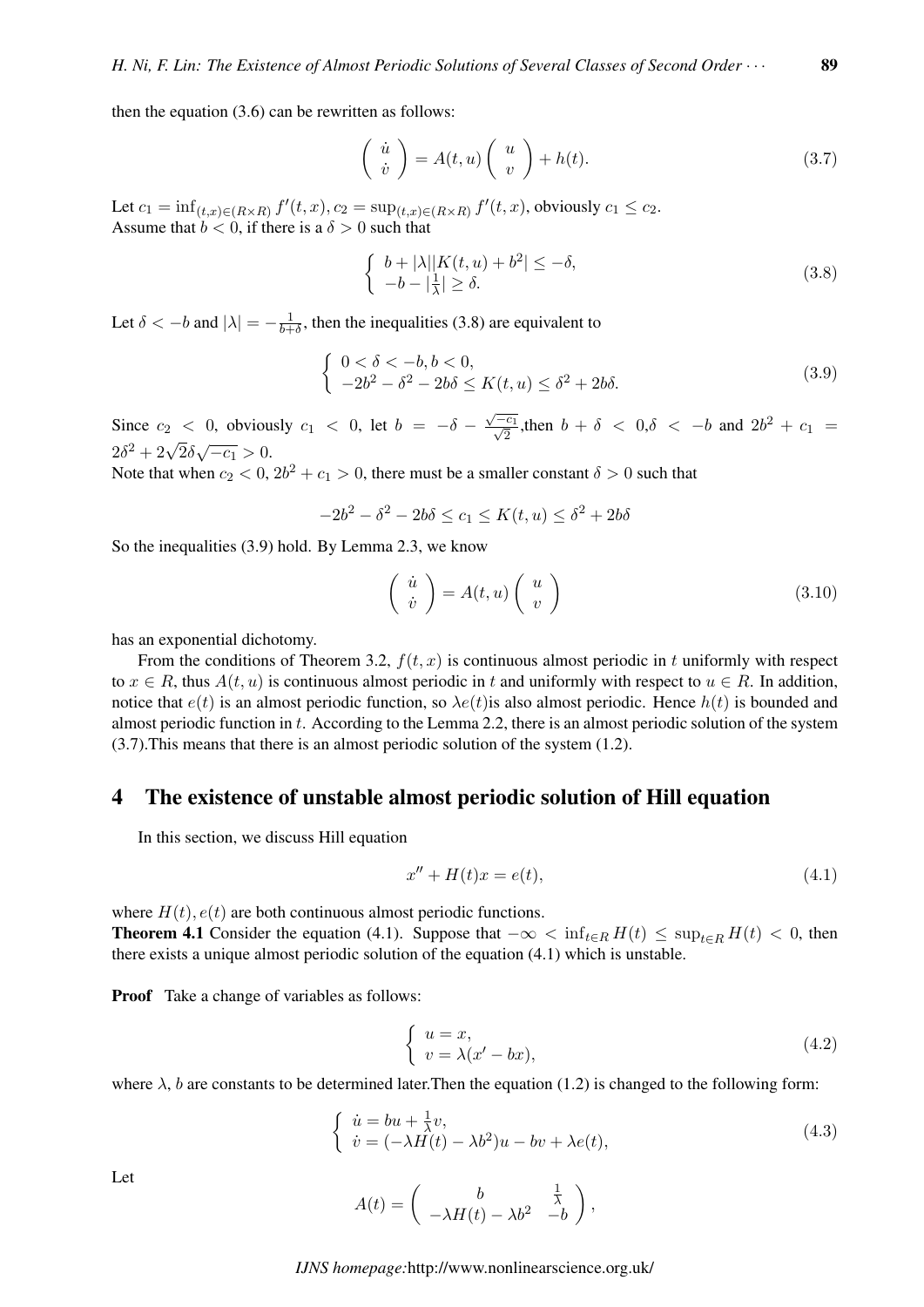and

$$
f(t) = \begin{pmatrix} 0 \\ \lambda e(t) \end{pmatrix},
$$

then the equation (4.3) can be rewritten as follows:

$$
\begin{pmatrix} \dot{u} \\ \dot{v} \end{pmatrix} = A(t) \begin{pmatrix} u \\ v \end{pmatrix} + f(t). \tag{4.4}
$$

Let  $c_1 = \inf_{t \in R} H(t)$ ,  $c_2 = \sup_{t \in R} H(t)$ , obviously  $c_1 \leq c_2$ . Assume that  $b < 0$ , if there is a  $\delta > 0$  such that

$$
\begin{cases} b + |\lambda||H(t) + b^2| \le -\delta, \\ -b - |\frac{1}{\lambda}| \ge \delta, \end{cases}
$$
\n(4.5)

Let  $\delta < -b$  and  $|\lambda| = -\frac{1}{b+1}$  $\frac{1}{b+\delta}$ . Then the inequalities (4.5) are equivalent to

$$
\begin{cases} 0 < \delta < -b, b < 0, \\ -2b^2 - \delta^2 - 2b\delta \le H(t) \le \delta^2 + 2b\delta, \end{cases}
$$
 (4.6)

Since  $c_2 < 0$ , obviously  $c_1 < 0$ , let  $b = -\delta$ √  $\frac{1}{\sqrt{c}}$  $\frac{\overline{c_1}}{2}$ , then  $b+\delta < 0$ ,  $\delta < -b$  and  $2b^2 + c_1 = 2\delta^2 + \sqrt{2b}$  $\sqrt{2}\delta\sqrt{-c_1}$ 0. Note that when  $c_2 < 0$ ,  $2b^2 + c_1 > 0$ , there must be a smaller constant  $\delta > 0$  such that

$$
-2b^2 - \delta^2 - 2b\delta \le c_1 \le H(t) \le \delta^2 + 2b\delta,
$$

so the inequalities (4.6) hold. By Lemma 2.3, we know

$$
\left(\begin{array}{c}\n\dot{u} \\
\dot{v}\n\end{array}\right) = A(t) \left(\begin{array}{c}\nu \\
v\n\end{array}\right). \tag{4.7}
$$

has an exponential dichotomy. In addition, notice that  $e(t)$  is an almost periodic function, so  $\lambda e(t)$  is also almost periodic, hence  $f(t)$  is bounded and almost periodic function in t. According to the Theorem 3.4([15,P93]), there is a unique almost periodic solution of the system (4.3). This means that there is a unique almost periodic solution of the system (4.1).

Next we will prove that the unique almost periodic solution of the equation  $(4.1)$  is unstable. The equation (4.1) is equivalent to the following form

$$
\begin{pmatrix} x' \\ y' \end{pmatrix} = \begin{pmatrix} 0 & 1 \\ -H(t) & 0 \end{pmatrix} \begin{pmatrix} x \\ y \end{pmatrix} + \begin{pmatrix} 0 \\ e(t) \end{pmatrix}
$$
 (4.8)

From (4.2), it follows

$$
\left(\begin{array}{c} u \\ v \end{array}\right) = \left(\begin{array}{cc} 1 & 0 \\ -\lambda b & \lambda \end{array}\right) \left(\begin{array}{c} x \\ y \end{array}\right),\tag{4.9}
$$

Let

$$
B(t) = \begin{pmatrix} 0 & 1 \\ -H(t) & 0 \end{pmatrix}, S = \begin{pmatrix} 1 & 0 \\ -\lambda b & \lambda \end{pmatrix}
$$
 (4.10)

Next, we will prove that the change of (4.2) is Lyapunov transformation. By calculating, we can get

$$
A(t)S - SB(t) = 0.
$$

Clearly, the following equality

$$
S' = A(t)S - SB(t)
$$

holds. By Definition 2.1,  $A(t) \cong B(t)$ . By Lemma 2.1, it follows that the linear system of (4.8) admits an exponential dichotomy with projection  $P \neq I$ . Thus the system (4.8) exists a unique almost periodic solution. By Lemma 2.4 and 2.5, the almost periodic solution of the system (4.8) is unstable, by Lemma 2.1, 2.4 and 2.5, the almost periodic solution of the system (4.1) is also unstable. This is the end of Theorem 4.1.

*IJNS email for contribution:* editor@nonlinearscience.org.uk